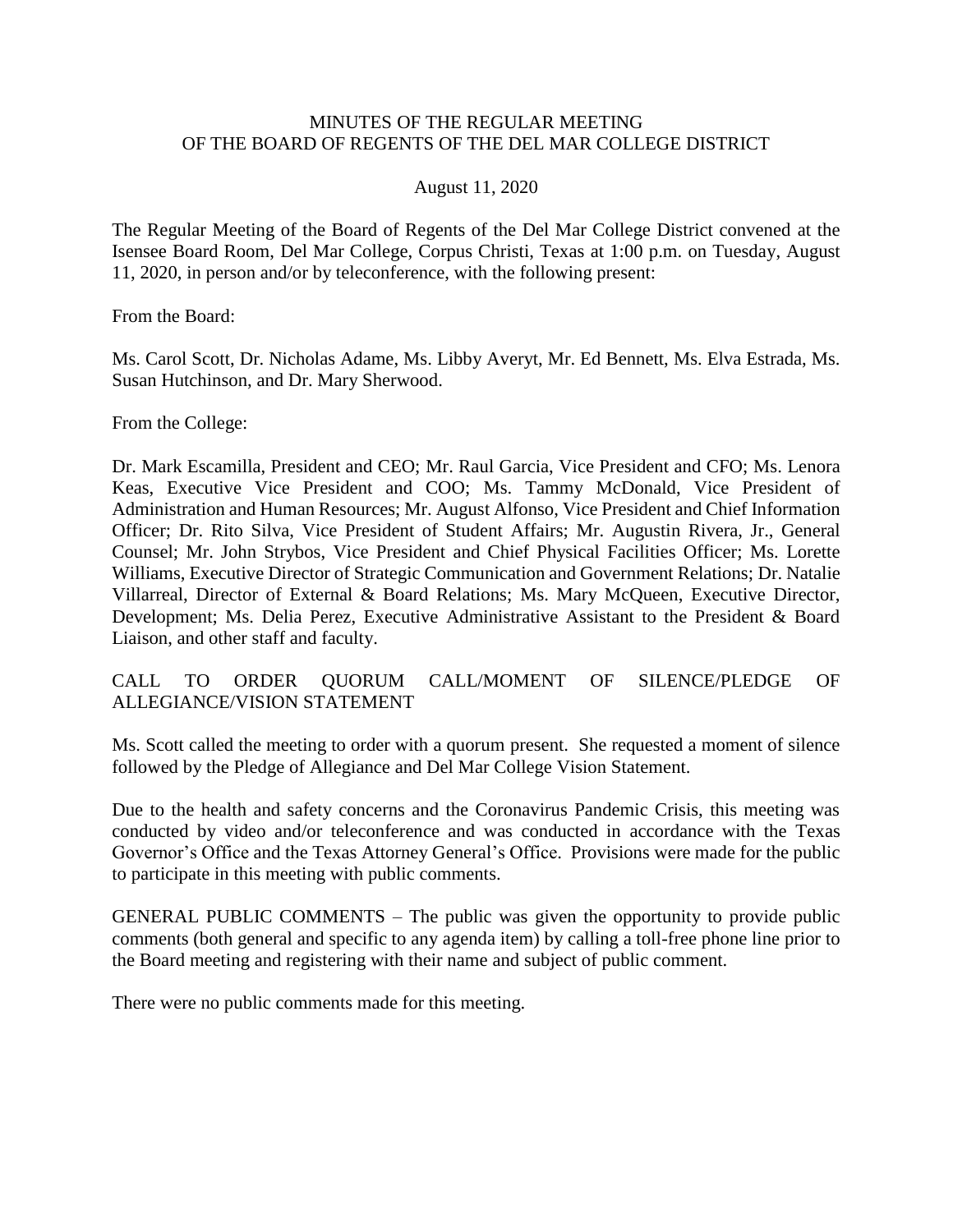# **SPECIAL ACTION ITEM………………………………………………Ms. Carol Scott**

III Discussion and possible action regarding adoption of Resolution Honoring Regent Gabriel Rivas,

*(Goal 5: Workforce Development, Community Partnerships, and Advocacy)* 

Mr. Augustin Rivera, Jr. read the following Resolution Honoring Regent Gabriel Rivas, III entitled "Resolution of the Board of Regents of the Del Mar College District in Honor and Memory of Regent Gabriel "Gabe" Rivas, III (1954-2020)":

# RESOLUTION OF THE BOARD OF REGENTS OF THE DEL MAR COLLEGE DISTRICT IN HONOR AND MEMORY OF REGENT GABRIEL "GABE" RIVAS, III (1954-2020)

### August 11, 2020

WHEREAS, Gabriel "Gabe" Rivas, III, was first elected to the Del Mar College Board of Regents in November 2000 and served through 2006, during which time he led the Board as President for four of those years;

 to the successful passage and implementation of an historic \$108 million bond referendum that re-imagined the College's West Campus and expanded educational opportunities with the WHEREAS, during his tenure as President, Regent Rivas helped guide Del Mar College construction of the Health Sciences and Emerging Technology Complex; the Public Safety Education Complex; and, the Industrial Education Complex;

 WHEREAS, Regent Rivas was appointed by the Del Mar College Board of Regents in August 2007 to fill a vacancy in the District 1 seat, a position to which he was re-elected by the voters of District 1, most recently to a term that would have run through 2024, and served as the Board's First Vice-Chair during those years;

 WHEREAS, during his twenty years of devoted service to Del Mar College, Regent Rivas exemplary distinction, tireless commitment, and the highest integrity, and his visionary leadership and hard work in promoting better and more access to educational opportunities inspired much of unfailingly carried out his duties to the Board, to the College, and to the entire community, with Del Mar College's success over those twenty years;

 for others, embodied the very best qualities of a community college regent and made him a trusted colleague who was deeply revered and held in the highest regard by his fellow Del Mar College WHEREAS, Regent Rivas, through his honesty, humility, collegiality, and sincere respect Regents and countless other trustees throughout the State of Texas and nationally, as well;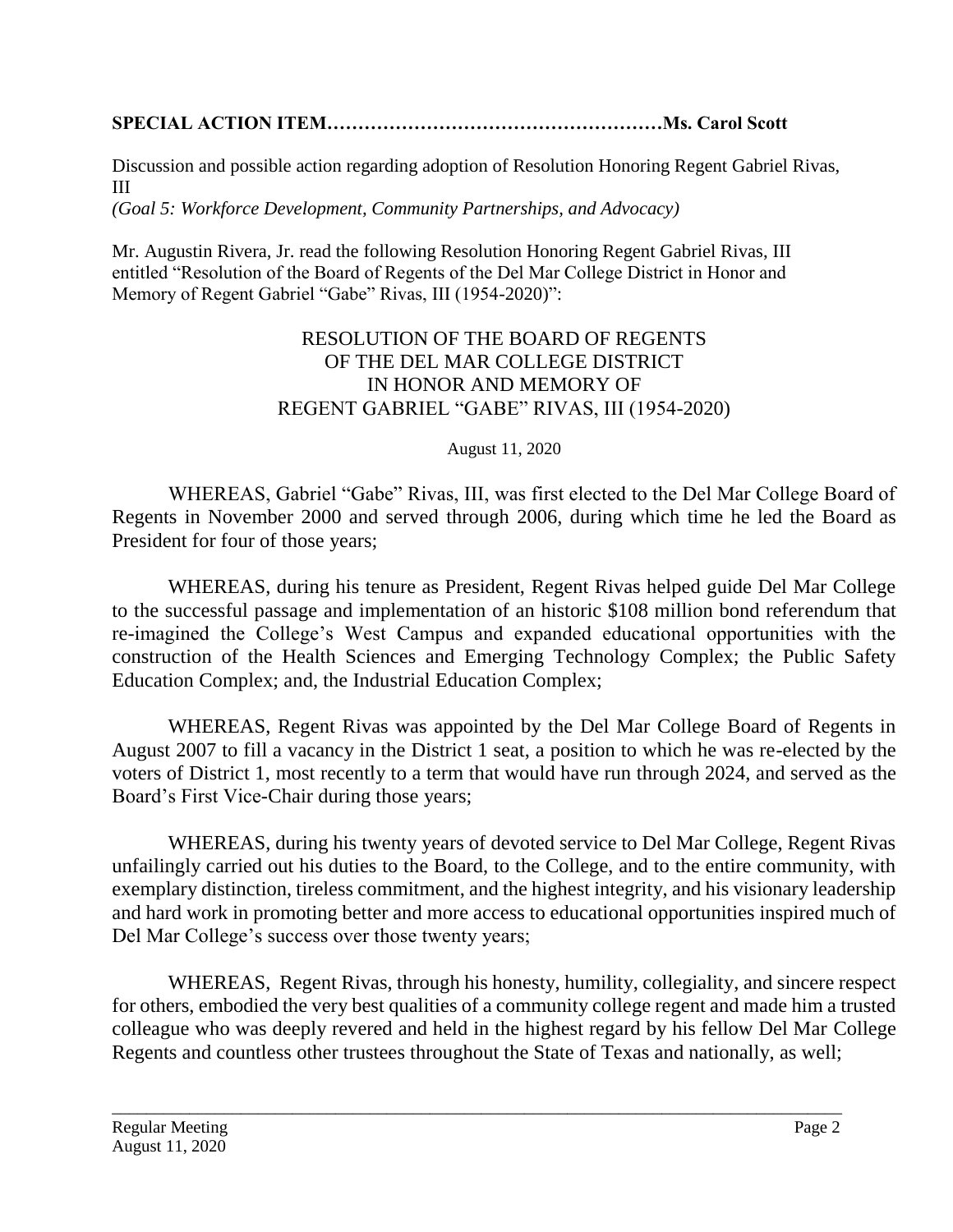well-being of each and every member of the Del Mar College community, including, staff, faculty, and, most importantly to him, the students of Del Mar College, many of whom regarded Regent WHEREAS, Regent Rivas always maintained the utmost compassion and concern for the Rivas as an advisor, a mentor, and, beloved friend;

 in part, serving as: President of the League of United Latin-American Citizens (LULAC) Council Alumni Association; Member of numerous City of Corpus Christi commissions, including the Human Relations Commission; and, Member of the Board of Directors of Amistad Community WHEREAS, Regent Rivas' extensive and life-long commitment to public service included, No. 1; Graduate of Leadership Corpus Christi, Class XV; Chair of the Leadership Corpus Christi Health Center; and,

 Christi community lost a much beloved and valued community leader and friend, with the sad WHEREAS, on August 5, 2020, the entire Del Mar College family and the broader Corpus passing of Regent Gabriel "Gabe" Rivas, III;

 NOW, THEREFORE, BE IT RESOLVED, that the Board of Regents of the Del Mar College District, hereby:

- Mar College; for his passionate life-time dedication to expanding access to quality higher education for all; and, for his genuine care, concern and compassion for the staff, faculty, (1) recognizes and honors with deepest appreciation their dear colleague and friend, Regent Gabriel "Gabe" Rivas, III, for his profound and significant service and contributions to Del and students at Del Mar College; and,
- (2) together with many, many others, mourns his passing and extends its sincerest condolences to his beloved family.

| Carol Scott, Chair                                | <b>Ed Bennett</b>       |        |
|---------------------------------------------------|-------------------------|--------|
| Dr. Nicholas L. Adame, 2 <sup>nd</sup> Vice-Chair | Elva Estrada            |        |
| Dr. Mary Sherwood, Secretary                      | <b>Susan Hutchinson</b> |        |
| Libby Averyt                                      | <b>Hector Salinas</b>   |        |
| <b>Regular Meeting</b><br>August 11, 2020         |                         | Page 3 |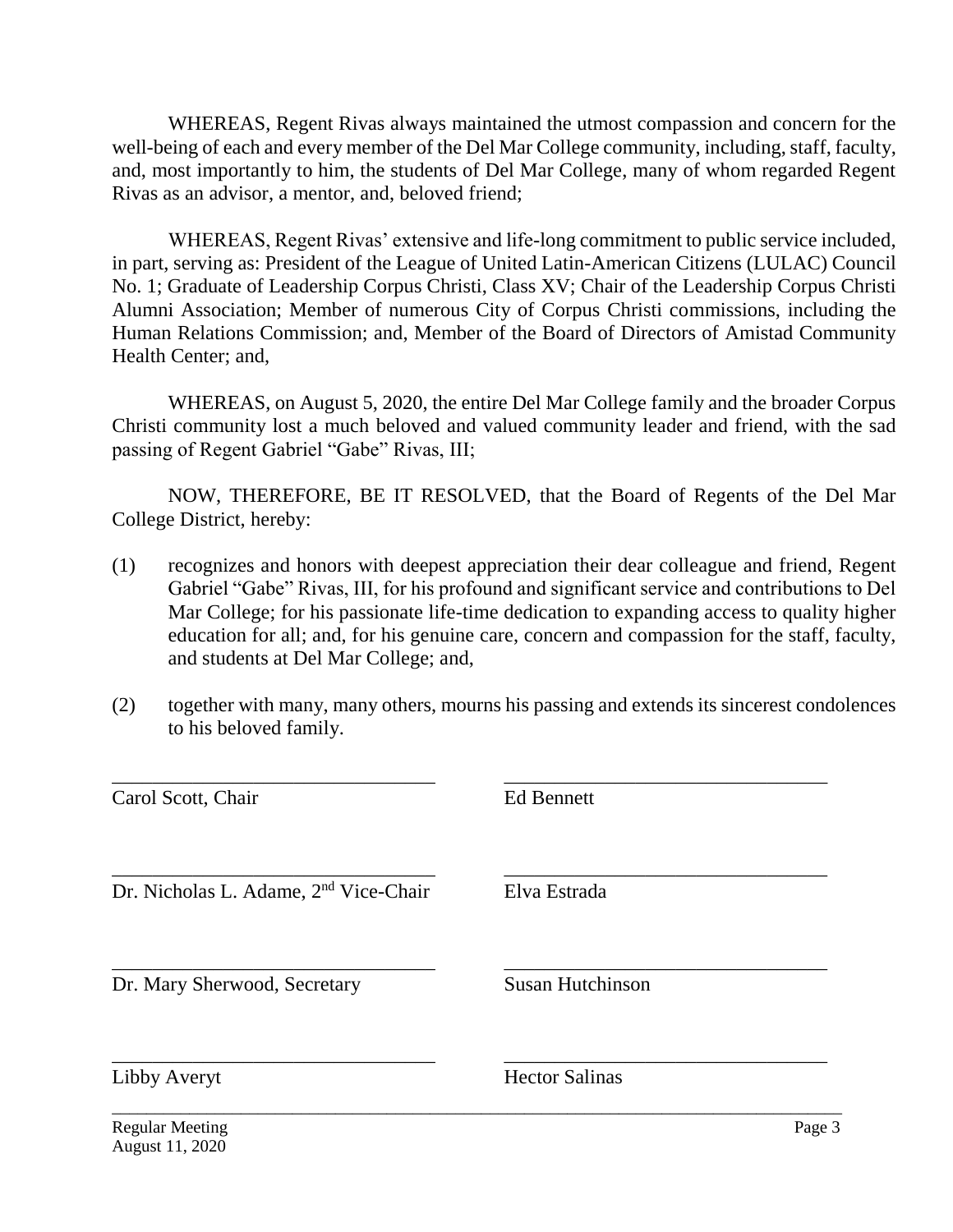The Board of Regents and President Escamilla shared their heartfelt memories of Regent and friend, Gabe Rivas.

> Regent Estrada made a motion to pass the Resolution Honoring Regent Gabriel "Gabe" Rivas, III. Regent Adame seconded the motion. There was no further discussion from the Board. There were no public comments. A roll call vote was taken and the motion carried unanimously, 7-0, with Regents Adame, Averyt, Bennett, Estrada, Hutchinson, Sherwood, and Scott in favor.

# **COLLEGE PRESIDENT'S REPORT…………………………………Dr. Mark Escamilla** *(Goal 4: Learning Environment)*

President Escamilla gave his condolences to all who have lost loved ones because of COVID-19, especially within our Del Mar College family. President Escamilla provided an update regarding Del Mar College's limited accessibility and stated that the College is in Return-to-Campus Phase II and will continue throughout the Fall Semester with adjustments made as needed. Del Mar College employees continue to work remotely when possible. The campus remains closed to the public with only designated areas open on a restricted basis. He reiterated that the health and safety of the students, staff, employees and guests is their top priority.

President Escamilla gave an update regarding the communications and procedures provided in response to Hurricane Hannah by the Crisis Management Team and thanked them for their efforts. There was minimal property damage to the College and no campus injuries. The College resumed operations under RTC Phase II conditions on July 27, 2020.

 help students with the 2020 fall semester registration. All protocols are being taken to A new program by the Student Enrollment Center is now providing Virtual Assistance to ensure continued health and safety.

On August 14, 2020, the College will hold Graduation live via Facebook and YouTube channel.

 On August 17, 2020, the College Convocation will be held virtually for all faculty, staff and Board of Regents which will include a tribute to the Del Mar College family lost this year.

President Escamilla congratulated Chairwoman Scott who was elected as Chairwoman to the Community College Association of the Texas Trustees Board of Directors. The Community College Association of Texas Trustees deals with community college issues at the state level.

The Student Services Division hard work assisted the College in receiving the Trio Grant which is a student services grant which supports completion for specially designated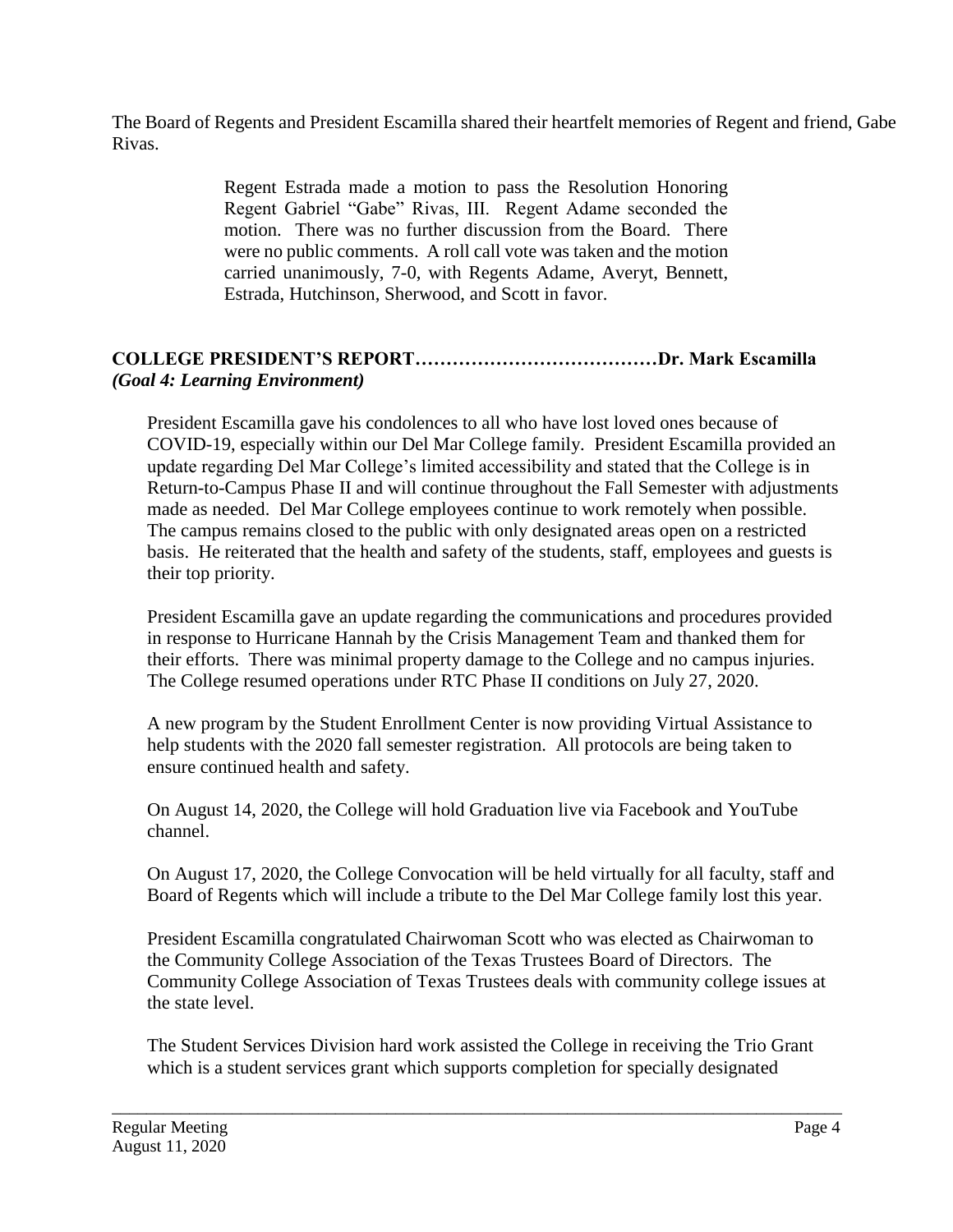students. The Grant is in the amount of approximately \$1.5 million which will be received over the next five years.

President Escamilla provided a SACSCOC onsite visit update, he stated that it is going to be a virtual visit. The visit will take place the week of October 26-30, 2020.

For future reference, President Escamilla stated that there are eleven scheduled workshops for the next year.

# **REGENT'S COMMENTS:**

• **CCATT Annual [Meeting………………………………………..……………..Ms.](https://Meeting���������������..�����..Ms) Carol Scott** *(Goal 5: Workforce Development, Community Partnerships, and Advocacy)* 

Chairwoman Scott provided information regarding the CCATT Annual Meeting and stated that the incoming Chair-Elect is Robert Glaser with Houston Community College who will be chairing their Legislative Committee. Chairwoman Scott encouraged the Board of Regents to contact her if they would like to get further involved with numerous committees. Although the conference in Corpus Christi was canceled, webinars and professional development seminars will be provided by CCATT and the information will be provided by Delia Perez, Board of Regents Liaison.

• **ACCT Congress (Virtual) September 30 - October 5-8, [2020…………..Ms.](https://2020����..Ms) Carol Scott**  *(Goal 5: Workforce Development, Community Partnerships, and Advocacy)* 

The annual ACCT Congress is being reimagined into a virtual Congress for a week in early October, 2020. There will be a series of online seminars and/or webinars. All of the seminars will be available online once the Congress has concluded.

## **STAFF REPORTS:**

• **Legislative Update…………………………………….…………Dr. Natalie Villarreal** *(Goal 5: Workforce Development, Community Partnerships, and Advocacy)* 

 The Legislature will elect a new Speaker of the House and discuss changes due to Dr. Escamilla introduced Dr. Natalie Villarreal who began her presentation and stated the 87<sup>th</sup> Legislative Session will start January 12, 2021 and end May 31, 2021 (140 days). COVID-19.

Del Mar College's involvement and collaboration for community college advocacy includes the following at the State level: Texas Association of Community Colleges (TACC); Community Colleges Association of Texas Trustees (CCATT); Texas Community College Teachers Association (TCCTA); and the Texas High Education Coordinating Board (THECB). Del Mar College Day at the Texas State Capitol is tentatively scheduled for March 4, 2021.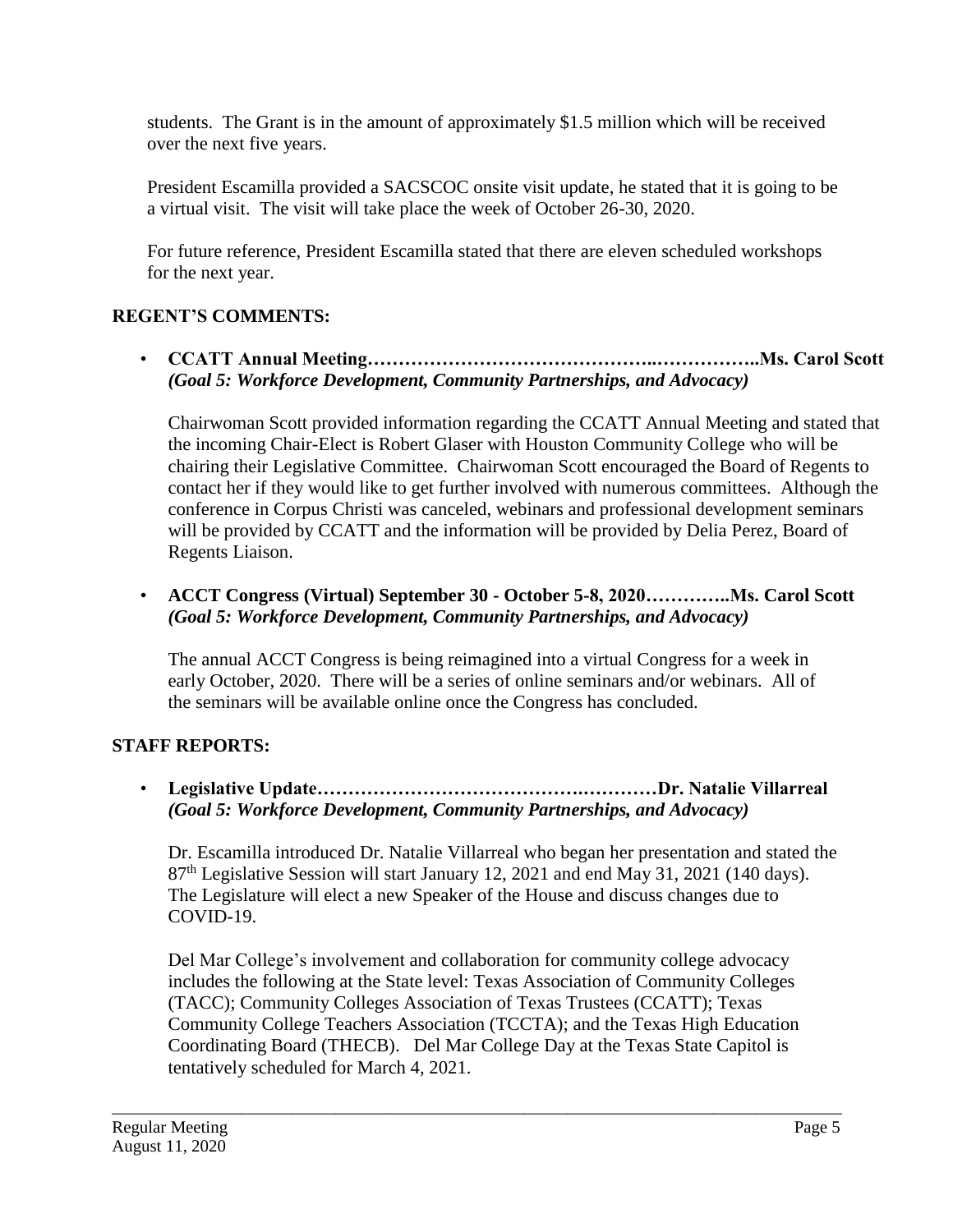Education Re-Authorization Act which has been up for renewal for many years. The Currently, they are in the  $116<sup>th</sup>$  National Congress. In February 2020, Regent Scott and Dr. Villarreal traveled to Washington D.C. with the ACCT National Congress and heard Senator Lamar Alexander and Senator Murray speak. Their focus was on the Higher College received relief from the initial CARES Act which included the Higher Ed Relief Fund. Del Mar College received \$1.9 million and \$245,000 as a minority serving institution. Del Mar College is also a member of the American Association of Community College Trustees and the American Association of Community Colleges which promotes advocacy at the national level.

### **PENDING BUSINESS:**

• Status Report on Requested Information *(Goal 5: Workforce Development, Community Partnerships, and Advocacy)* 

Chair Scott reviewed the list of pending business.

# **CONSENT AGENDA**

### **CONSENT MOTIONS:**

*(At this point the Board will vote on all motions not removed for individual consideration.)* 

### **ITEMS FOR DISCUSSION AND POSSIBLE ACTION:**

- 1. Approval of Minutes: Regular Board Meeting July 14, 2020 *(Goal 5: Workforce Development, Community Partnerships, and Advocacy)*
- 2. Acceptance of Investments for July 2020 *(Goal 6: Financial Effectiveness and Affordability)*
- 3. Acceptance of Financials for June 2020 *(Goal 6: Financial Effectiveness and Affordability)*

 Regent Estrada made a motion to approve the Consent Agenda items. Regent Sherwood seconded the motion. There was no further discussion from the Board. A voice vote was taken, and the motion passed unanimously, 7-0 amongst Regents present, with Regents Adame, Averyt, Bennett, Estrada, Hutchinson, Scott, and Sherwood in favor.

## REGULAR AGENDA

\_\_\_\_\_\_\_\_\_\_\_\_\_\_\_\_\_\_\_\_\_\_\_\_\_\_\_\_\_\_\_\_\_\_\_\_\_\_\_\_\_\_\_\_\_\_\_\_\_\_\_\_\_\_\_\_\_\_\_\_\_\_\_\_\_\_\_\_\_\_\_\_\_\_\_\_\_\_\_\_\_\_\_\_\_

 **and Fiscal Year 2021 Internal Audit [Plan……………………..Ms.](https://Plan��������..Ms) Tammy McDonald 4. Discussion and possible action related to acceptance of internal audit follow-up reports**  *(Goal 5: Workforce Development, Community Partnerships, and Advocacy)*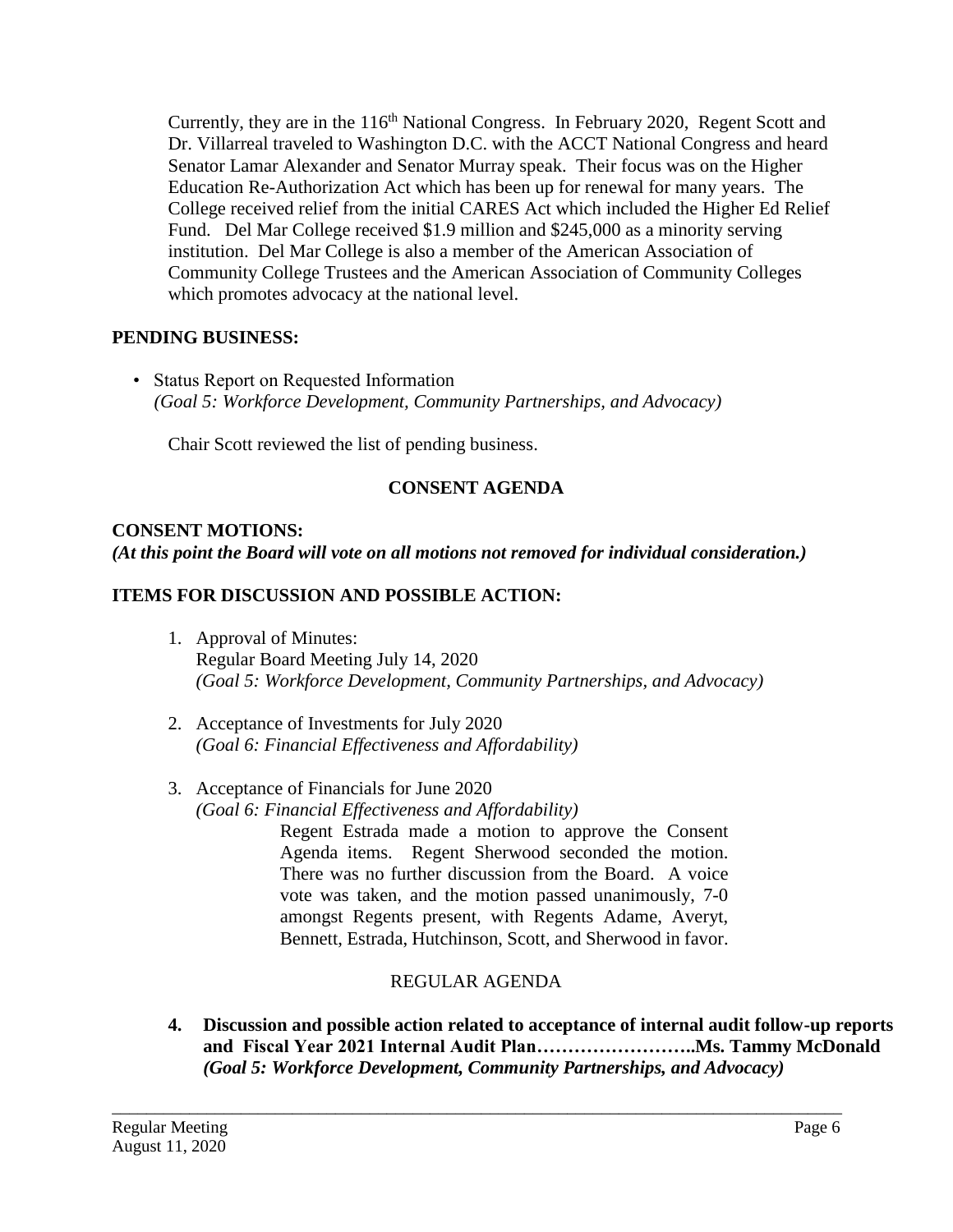Dr. Escamilla provided introductory comments. Ms. McDonald introduced Dan Graves and Brandon Tanous with Weaver.

Mr. Graves stated that the College will have an Annual Internal Audit Report and will follow the State Auditor's Guidelines which have not been provided possibly due to delays resulting from COVID-19 and remote working of most state agencies.

 2021 Internal Audit Plan. They evaluated the corrective action of the 4 open internal audit the 2 open internal audit findings from the 5 overall findings identified in the 2018 Internal Audit Report. They evaluated the corrective action of the 1 open internal audit finding from the 6 overall findings identified in the 2016 Internal Audit Report over Financial Aid. They also evaluated the Mr. Graves provided details regarding the 2020 Internal Audit Follow-up Reports including purchasing; accounts payable & disbursements; financial aid; student services, and proposed findings from the 13 overall findings identified in the 2017 Internal Audit Report over Purchasing. For Accounts Payable and Disbursements, they evaluated the corrective action of corrective action of the 6 open internal audit findings identified in the 2019 Internal Audit Report.

Mr. Graves and Mr. Tanous discussed the results of the internal audit follow-up procedures performed for the College for Purchasing, Accounts Payable and Disbursements, Financial Aid, and Student Services.

Ms. McDonald, Mr. Graves, Mr. Tanous, and Dr. Escamilla responded to questions from the Board of Regents.

> There were no public comments. A roll call vote was taken Regent Bennett made a motion to accept the College's Internal Audit Follow-up Reports and Fiscal Year 2021 Annual Internal Audit Plan. Regent Averyt seconded the motion. There was no further discussion from the Board. and the motion passed unanimously, 7-0, with Regents Scott, Adame, Averyt, Bennett, Estrada, Hutchinson, and Sherwood in favor.

#### **5. Discussion and possible action regarding revisions and additional related policies to Board Policy [B9.1….……………………………….…..………..Ms.](https://B9.1�.������������.�..���..Ms) Tammy McDonald** *(Goal 5: Workforce Development, Community Partnerships, and Advocacy)*

Ms. McDonald discussed the Title IX mandated changes from the Department of Education which will primarily affect procedures and processes that are not in Board "B" policy but instead, in Administrative "A" policy. Board policy will instruct Administration to establish all necessary procedures and processes to fully comply with Title IX as amended. The proposed B9.1 policy also includes revisions to the Texas Education Code per SB212 covering the reporting of sexual misconduct.

Procedure and process revisions will be established based on new mandates and distributed in compliance with Title IX. A few of the highlights of the procedural mandates include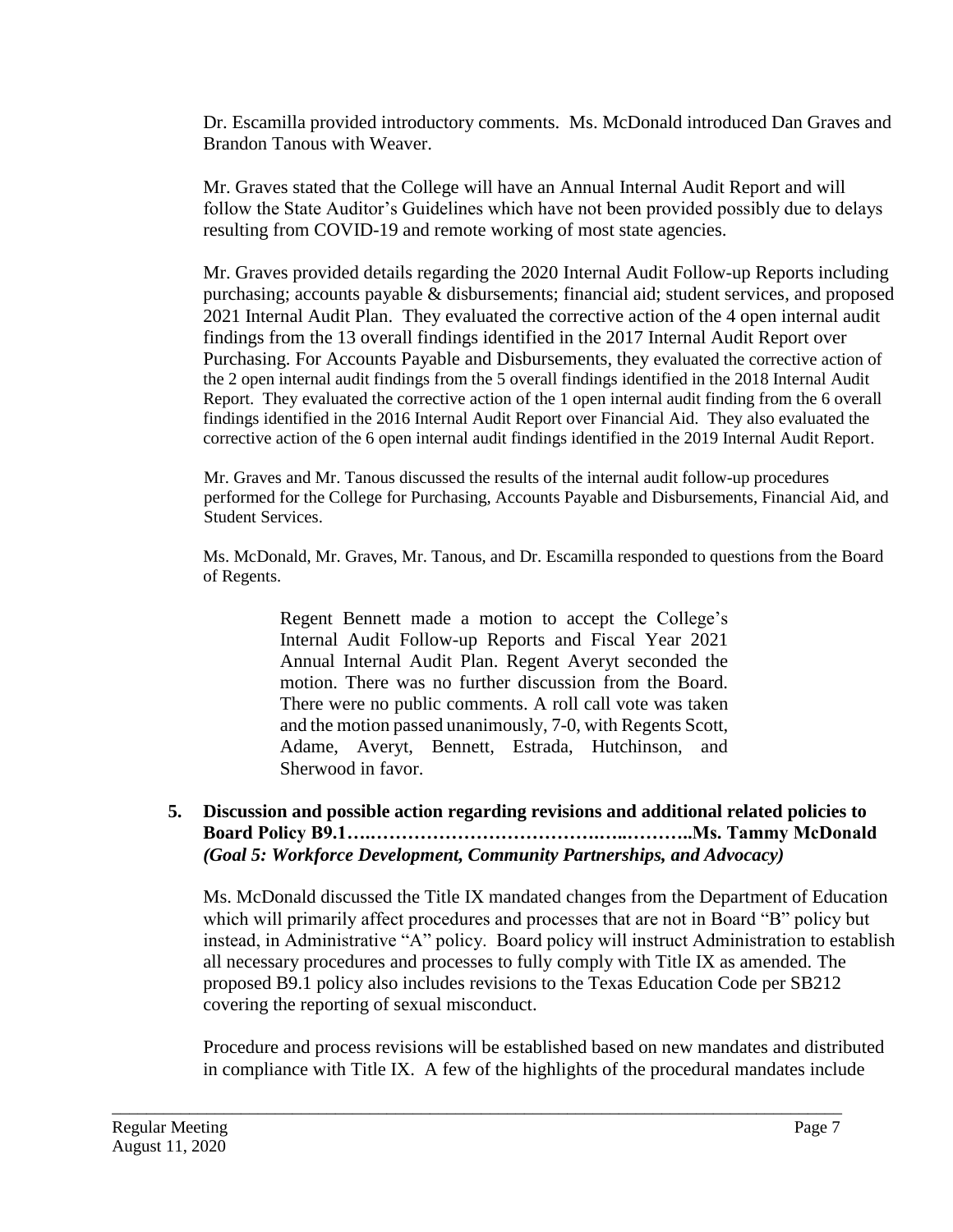-Revision to the rights of the complainant and respondent (the accused

-Revision of definition of "sexual misconduct"

-Complaint process to include a hearing with a decision maker overseeing the hearing -Establishes a defined appeal process

-Title IX Coordinator/Deputy Coordinators can no longer serve as investigators -Require 2 persons to investigate a complaint

-New roles and training for persons who are part of the complaint and hearing process (Advisors and Decision Makers)

-Reporting of incidents of sexual misconduct to the State (SB212)

-Discipline/dismissal of employees who fail to report an incident of sexual misconduct (SB212)

Changes to B9.1 will require additional revisions to the following Board "B" policies as a result of revisions to B9.1: [B2.1.2.14;](https://B2.1.2.14) B5.1; B5.11; B5.41; B5.43; B5.50; B6.9; [B7.13.3.15;](https://B7.13.3.15) B7.19.

 discussion from the Board. There were no public comments. Regent Hutchison made a motion to adopt the revisions and additional related policies to Board Policy B9.1. Regent Averyt seconded the motion. There was no further A roll call vote was taken and the motion passed unanimously, 7-0, with Regents Scott, Adame, Averyt, Bennett, Estrada, Hutchinson, and Sherwood in favor.

**6. Discussion and possible action regarding revisions to Cash Reserve Policy B4.1.1 ……………………………………………………………………...…Mr. Raul Garcia** *(Goal 6: Financial Effectiveness and Affordability)* 

Mr. Garcia discussed revisions to the Board Policy B4.1.1 regarding Cash Reserves. Mr. Garcia stated that Board Policy B4.1.1 requires the College to maintain a certain level of cash reserves and plan for an annual budget contingency. The College is seeking to make revisions to the existing policy to include a plan and risk management reserve both which have a long-term financial outlook. The risk reserve fund is intended to provide funding that is sufficient and flexible enough to support the mission of the College throughout a crisis. The plant fund is intended to fund the College's needs for software, deferred maintenance, furniture and fixtures, equipment and land purchases.

> the Board. There were no public comments. A roll call vote Regents Scott, Adame, Averyt, Bennett, Estrada, Regent Bennett made a motion to adopt the revisions related to Board Policy Cash Reserve B4.1.1. Regent Sherwood seconded the motion. There was no further discussion from was taken and the motion passed unanimously, 7-0, with Hutchinson, and Sherwood in favor.